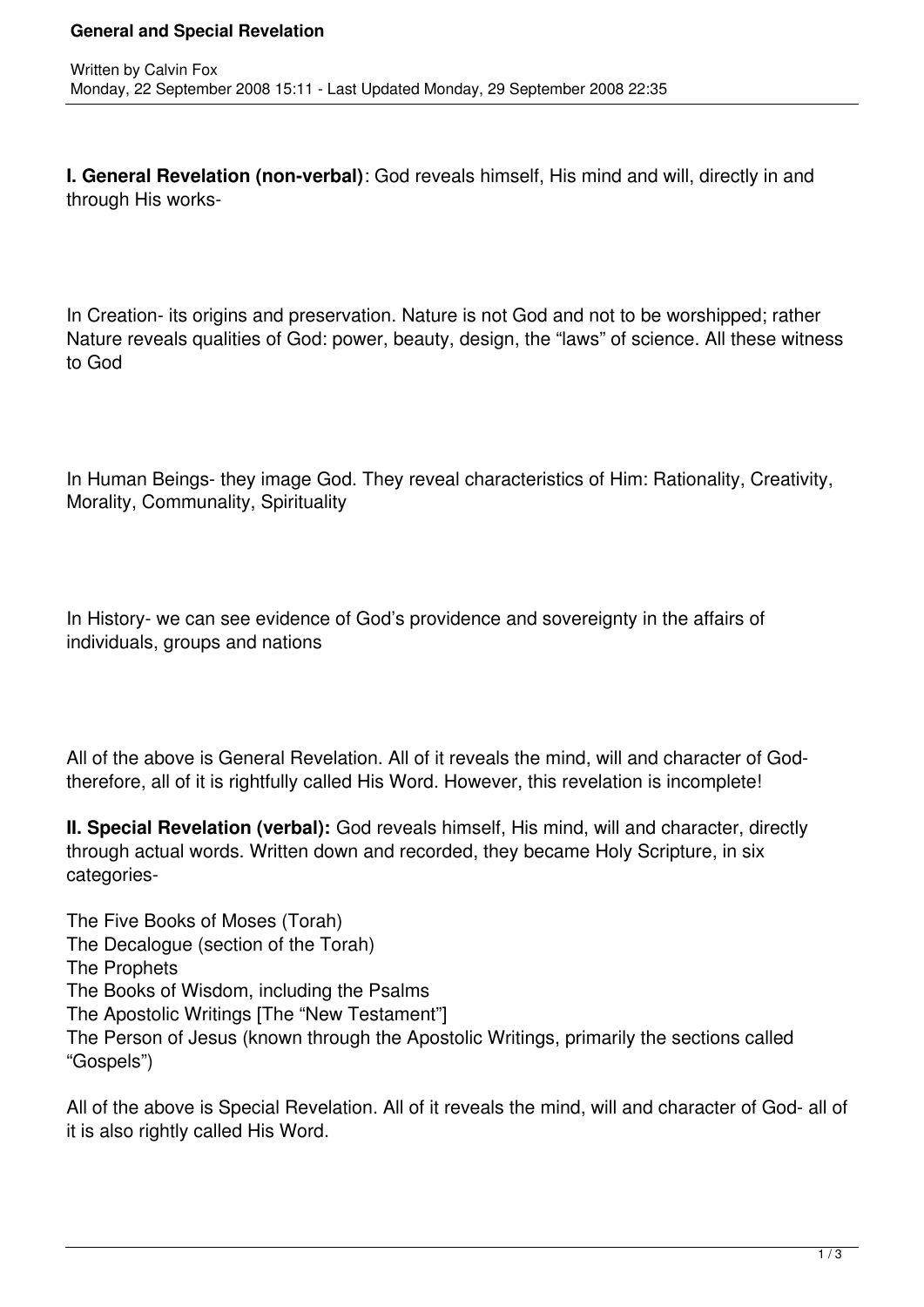## **General and Special Revelation**

## **The Spirit and the Word**

To review: The Hebrew word translated "Word" (dabhar) is also translated as "act" or "deed". The "Word of God" may be verbal or non-verbal. The Word of God is dynamic. Revelation is dynamic. It is both General and Special. It is error to limit Revelation to only the Special kind; it is further error to limit the Special kind to a human Book. It is further error to lock the dynamic revelation of God into the contents of the printed pages of that human book, to be learned through reading skills and reason alone. Many Christians talk as though it were. Careful exegesis is always necessary, absolutely, but it does not in itself unlock the Revelation of God that is in the Book The verbal Revelation of God requires the teaching, illuminating operation of the Holy Spirit for it to be understood and applied (John 16:13-15; 1 Cor.2:9-14; 2 Cor.3:13-17; et al.). A good illustration of this are those occasions when his disciples read the Scripture and Jesus had to open their minds that they would understand what they read, eg- Luke 24:32, 45. The Scripture is not the Word (revelation) apart from the Spirit. It is because of this work of the Holy Spirit that I do not find contradictions or inconsistencies in the text itself [chronology, dates, names, omissions, repetitions, evidence of redactions, problems with authorship, etc] to be a serious problem. The same Spirit that assures me of the infallibility of the Bible's content, assures me that such errors in the text do not change what the Bible is, the totally reliable and authoritative Word of God written.

Conversely, no one can claim revelation from the Spirit, apart from the Scripture. It seems very common or popular to claim immediate or direct verbal revelation from God ("God said to me". "Learn to be quiet and listen for the voice of God speaking to you.") Church groups, entire denominations, are making decisions based on what they say the Spirit has told them. In many cases, they claim to hear the Spirit saying things (such as "Bless same-sex unions") that are clearly contrary to the Word of God in Scripture. That would mean God contradicts Himself. Impossible! Pressed to make a choice, they often go with the "Voice". When we insist on the sufficiency of Scripture, we mean it does not need to be supplemented. General Revelation does not supplement Special Revelation. It is not of equal authority to Special Revelation, but subservient to it, always [See below]. The personal understanding the Spirit gives of Scripture to the Believer is, likewise, absolutely subservient to it. That means it will never contradict it. The Spirit can speak only what is faithful to what is already revealed. That will be the test for anything which people claim is from the Spirit.

## **Sola Scriptura**

There are two serious problems with the paradigm of the Two Books which is so popular. First, it does not allow that both Books are revelation from God of God. The purpose of reading the Book of Nature about Creation, Human Beings and History is to learn about God. That is why He "wrote" the contents of that "Book". Second, they also do not understand the relationship of the Books to each other. They are not to be read separately. The Book of General Revelation does not stand on its own. Knowledge of God from the Book of General Revelation is valid, but it is partial and not salvific; saving knowledge of God requires the Second Book, the Bible. All knowledge from General Revelation is misdirected, perverted or repressed and incomplete without the knowledge that comes from Special Revelation and the Spirit. These misunderstandings about the Two Books are shared by Christians who reject the two-Book